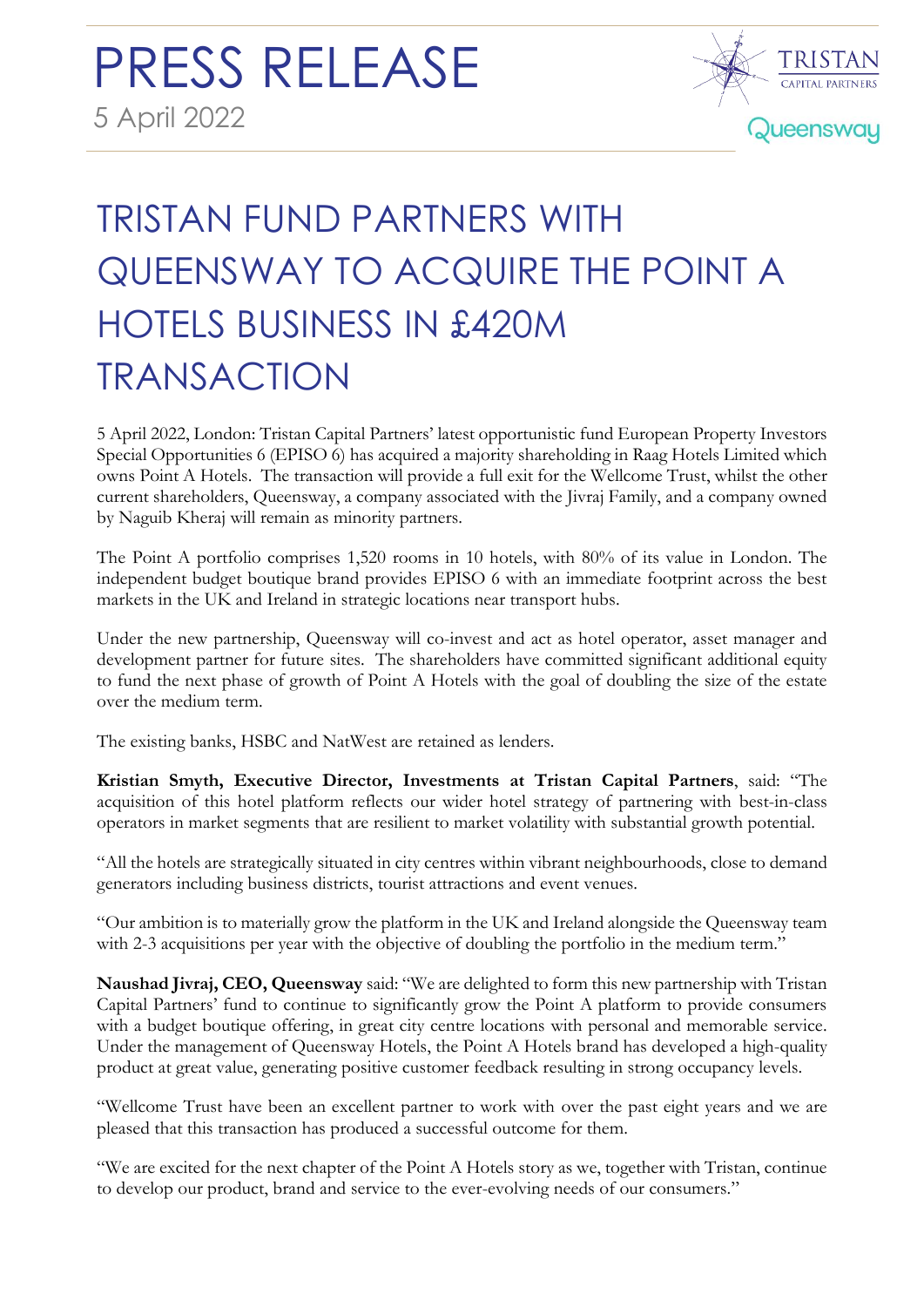## PRESS RELEASE 5 April 2022



**Lisha Patel, Managing Director, Investment Division at the Wellcome Trust** said "Our participation in the significant growth and evolution of the Raag Hotels business has produced strong returns over the life of our investment. The strength and quality of the Point A Brand, the hotel portfolio and the Queensway management team attracted very keen interest from institutions to acquire our shareholding and we are confident the business will continue to perform well and deliver excellent guest experience under new ownership."

EPISO 6 was advised by BCLP, Maples, Brodies, PWC, Savills, Artelia and Longevity.

Raag Hotels was advised by CBRE, Eastdil, Derek Gammage, DLA Piper, BDO and Voisin Law.

Queensway was advised by GSC Solicitors.

### ENDS

For further information, please contact:

|                | Emma Hammond Tristan Capital Partners | $+44(0)$ 7786 088335   | ehammond@tristancap.com                 |
|----------------|---------------------------------------|------------------------|-----------------------------------------|
| Hinal Patel    | Portland Communications               | $+44$ (0) 7500 966 554 | hinal.patel@portland-communications.com |
| Naushad Jivraj | Queensway Hotels                      | $+44$ (0) 7768 254729  | nnjivraj@queensway.com                  |
| Media Office   | Wellcome Trust                        | $+44(0)$ 7611 8888     | mediaoffice@wellcome.org                |

### **Notes for Editors:**

## **About Tristan Capital Partners**

Tristan Capital Partners is an employee-owned real estate investment manager, specialising in value-added investment strategies across all property types in the UK and Europe. Tristan's pan-European real estate funds include core+, opportunistic and debt strategies, with total assets under management of over €14 billion and a loyal client base of institutional and private investors.

The company was founded in 2009 by Ric Lewis, together with a number of other professionals who worked together at Curzon Global Partners, the fund management group of AEW Europe, a pan-European real estate investment management business. The Firm's senior team and Investment Committee have worked together for over 20 years across 11 funds, with investments totalling €22bn of gross real estate assets (as at 30 September 2021). The Firm has an experienced team of 162 professionals located across eight offices in Europe (as at January 2022).

Tristan's headquarters are in London, and it has offices in Luxembourg, Milan, Paris, Stockholm, Frankfurt, Madrid, and Warsaw. Tristan is the portfolio manager for Core+ funds Curzon Capital Partners III, Curzon Capital Partners IV and Curzon Capital Partners 5 Long-Life; for opportunistic funds European Property Investors LP, European Property Investors Special Opportunities LP, European Property Investors Special Opportunities 3 LP, European Property Investors Special Opportunities 4 LP, European Property Investors Special Opportunities 5 SCSp and European Property Investors Special Opportunities 6 SCSp, and for real estate debt fund Tristan Income Plus One SCSp.

Please visit [www.tristancap.com.](http://www.tristancap.com/)